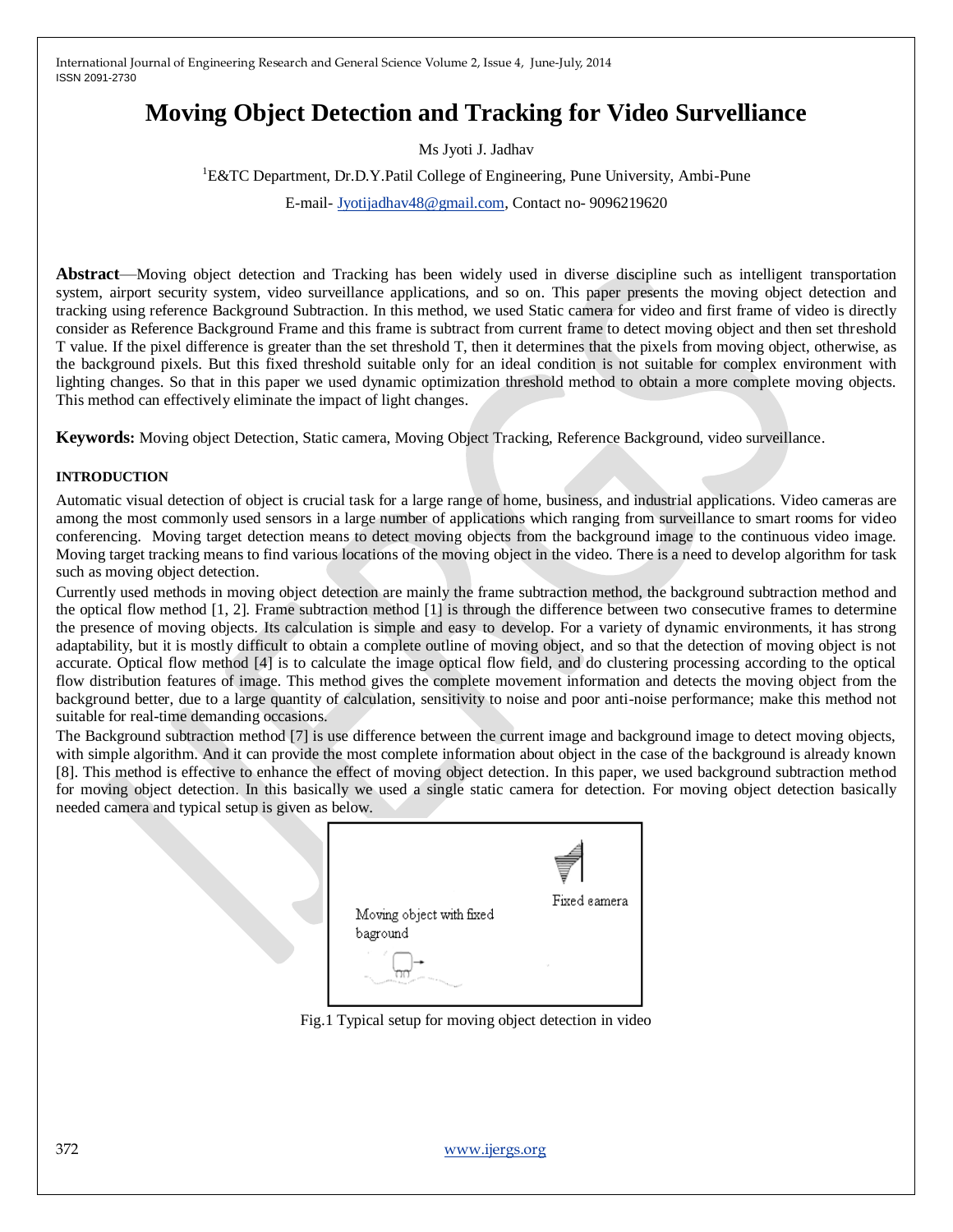## **2. OVERVIEW OF THE SYSTEM**

In proposed system the main aim is to build robust moving object detection algorithm that can detect and Track object in video.



Fig.2 Overview of the system

1. The first step is to take input video from static cameras. For processing the video files, convert video into frames and from frames to images.

2. Next step is take first frame as a Background frame and next is current frame and then apply subtraction operation. Background frame is subtracted from current frame.

3. Then Threshold operation is performed and foreground object is detected.

4. After object detected last step is track object in video.

### **3. BACKGROUND SUBTRACTION METHOD**

The background subtraction method is the common method of motion detection. It is a technology that uses the difference of the current image and the background image to detect the motion region [6], and it is generally able to provide data included object information. The background image is subtracted from the current frame. If the pixel difference is greater than the set threshold value T, then it determines that the pixels from the moving object, otherwise, as the background pixels. By using dynamic threshold method we can dynamically change the threshold value according to the lighting changes of the two images obtained. This method can effectively suppress the impact of light changes. Here we consider first frame as the background frame directly and then that frame is subtracted from current frame to detect moving object.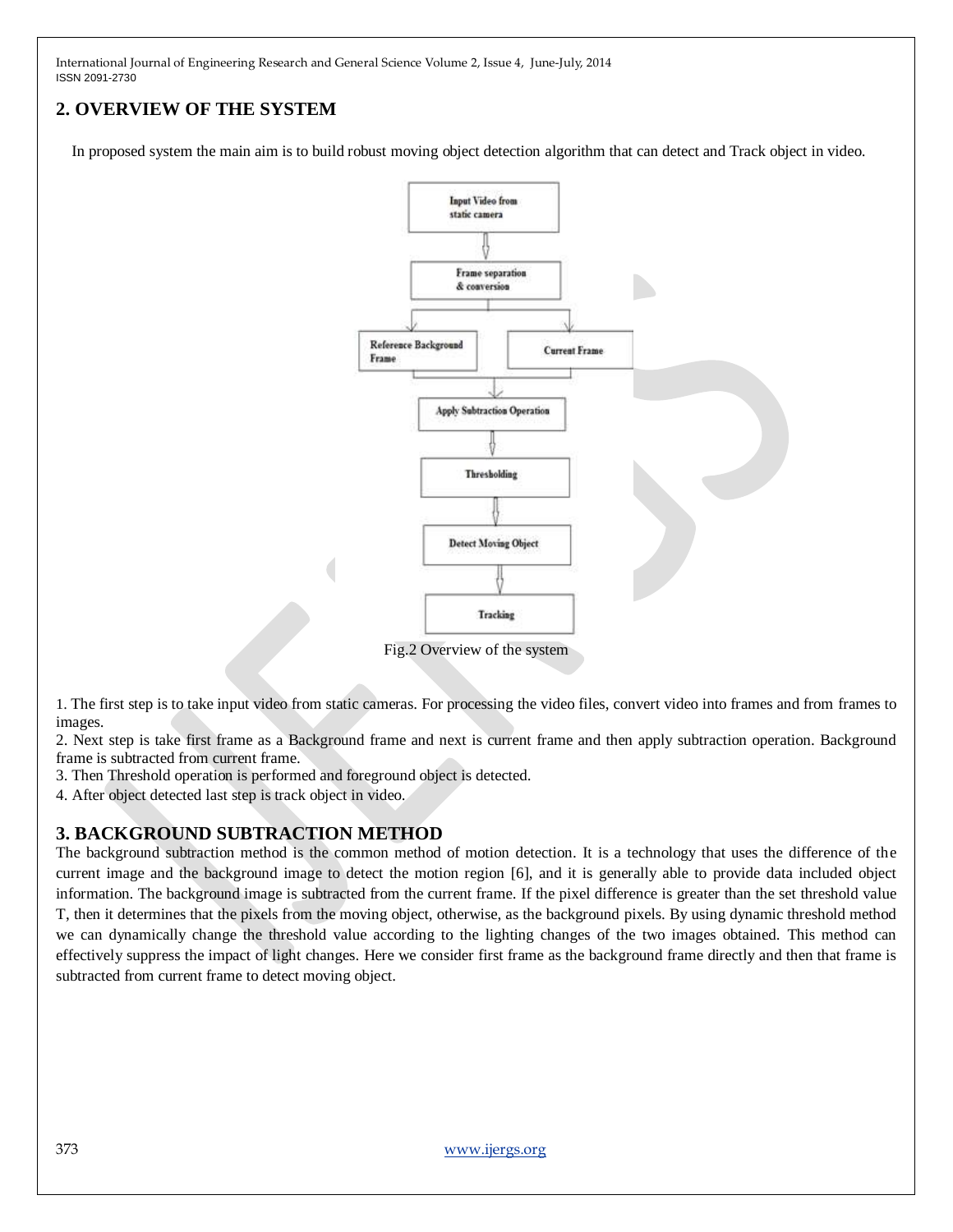

Fig.3 The flow chart of moving object Detection

Figure no.3 shows flow chart for moving object detection using reference Background. Reference Background means Background is fixed.

### **4. MOVING OBJECT DETECTION**

### **4.1 Moving Object Extraction**

After the background image  $B(x, y)$  is obtained, subtract the background image  $B(x, y)$  from the current frame  $F_k(x, y)$ . If the pixel difference is greater than the set threshold value T, then determines that the pixels occur in the moving object, otherwise, as the background pixels [1]. The moving object can be detected after applying threshold operation [2]. Its expression is given below:

$$
D_k(x, y) = \begin{cases} 1 & |F_k(x, y) - B(x, y)| > T \\ 0 & \text{others} \end{cases} \tag{1}
$$

Where  $D_k(x, y)$  is the binary image of differential results, T is gray-scale threshold, dynamic, which will be selected according to the environmental conditions; its size determines the accuracy of object identification.

 As in the algorithm *T* is a fixed value, only for an ideal condition, is not suitable for complex environment with lighting changes. Therefore, we refer the dynamic threshold method, using this method we dynamically changes the threshold value according to the lighting changes of the two images obtained. On this basis, add a dynamic threshold ∆*T* to the object detection algorithm. Its mathematical expression is given below:

$$
\Delta T = \lambda \bullet \frac{1}{M \times N} \sum_{i=0}^{N-1} \sum_{j=0}^{M-1} \left| F(i, j) - B(i, j) \right| \tag{2}
$$

Then,

$$
D_k(x, y) = \begin{cases} 1 & |F_k(x, y) - B_k(x, y)| > T + \Delta T \\ 0 & \text{others} \end{cases}
$$
 (3)

Where A is the inhibitory coefficient and it set according to the requirements of practical applications and its reference value is 2,[1]. M x N is the size of each image to deal with [2]. *M* x *N* numerical results indicate the number of pixels in detection region. ∆*T* reflects the overall changes in the environment. If small changes in image illumination, dynamic threshold ∆*T* takes a very small value. Under the premise of enough pixels in the detection region, ∆*T* will tend to O. If the image illumination changes significantly, then the dynamic threshold ∆*T* will increase significantly. This method can effectively eliminate the impact of light changes.

### 374 [www.ijergs.org](http://www.ijergs.org/)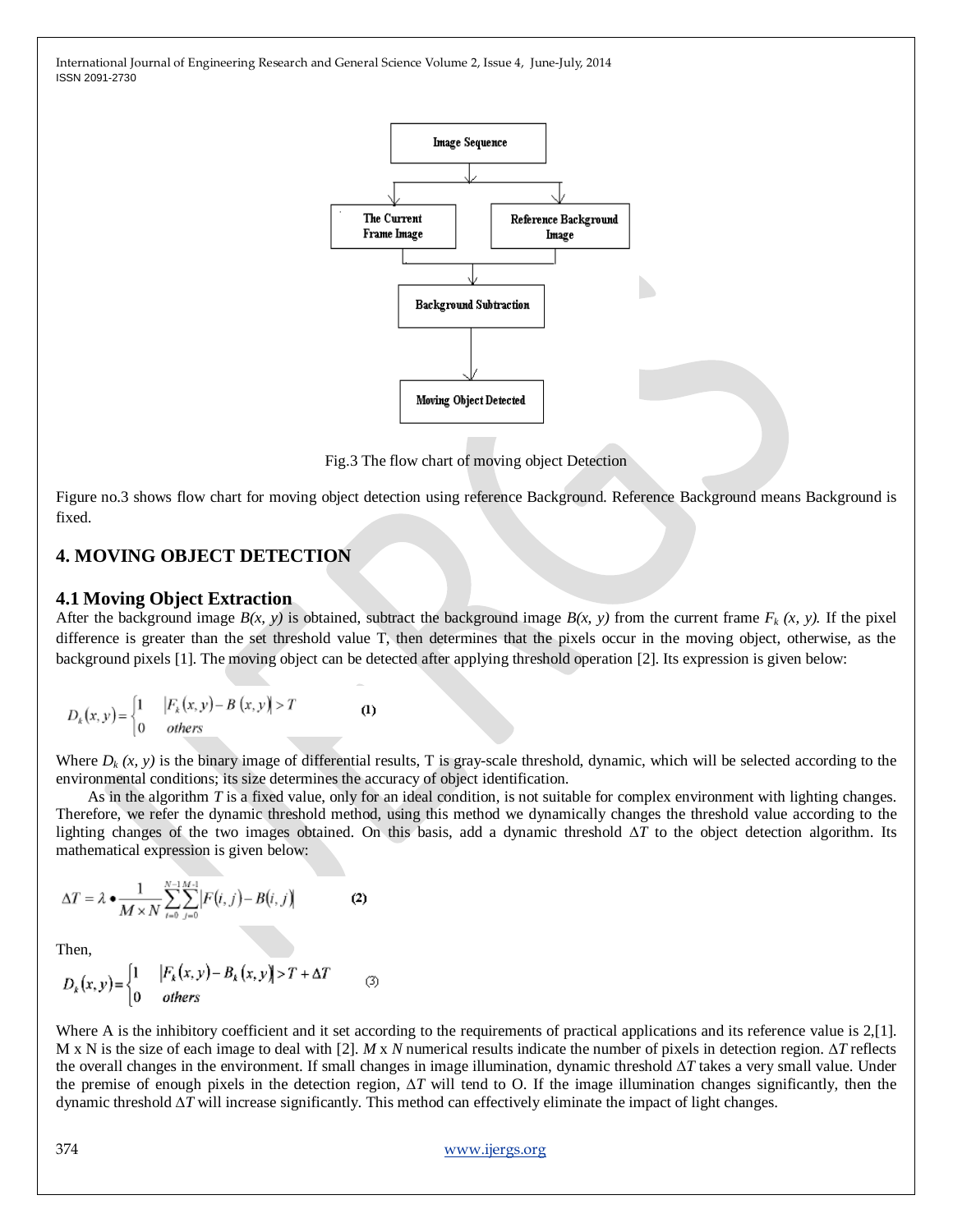## **5. OBJECT TRACKING METHOD**

Moving target tracking means to find various locations of the moving object in the video sequences.

Tracking information about the moving objects is represented using a vector state notation by  $X_t = [X_{t,n} | n=1, \ldots, N_0]$  (4)

Where *No* is the number of moving objects at time step *t* .

 $X_{t,n} = [r, R]_{t,n}$  (5)

The *nth* component contains the (r) object centroid and the (R) Square bounding of an object, respectively.

### **6. EXPERIMENTAL RESULTS**

Following figures shows results for moving object detection using Reference Background subtraction. Here we used static camera to capture video images Fig. no.1 shows Reference Background frame. For object detection we subtract reference background frame from current frame with some object so we get subtracted frame means difference between original image and current image



Fig4.Reference Background Frame



375 [www.ijergs.org](http://www.ijergs.org/)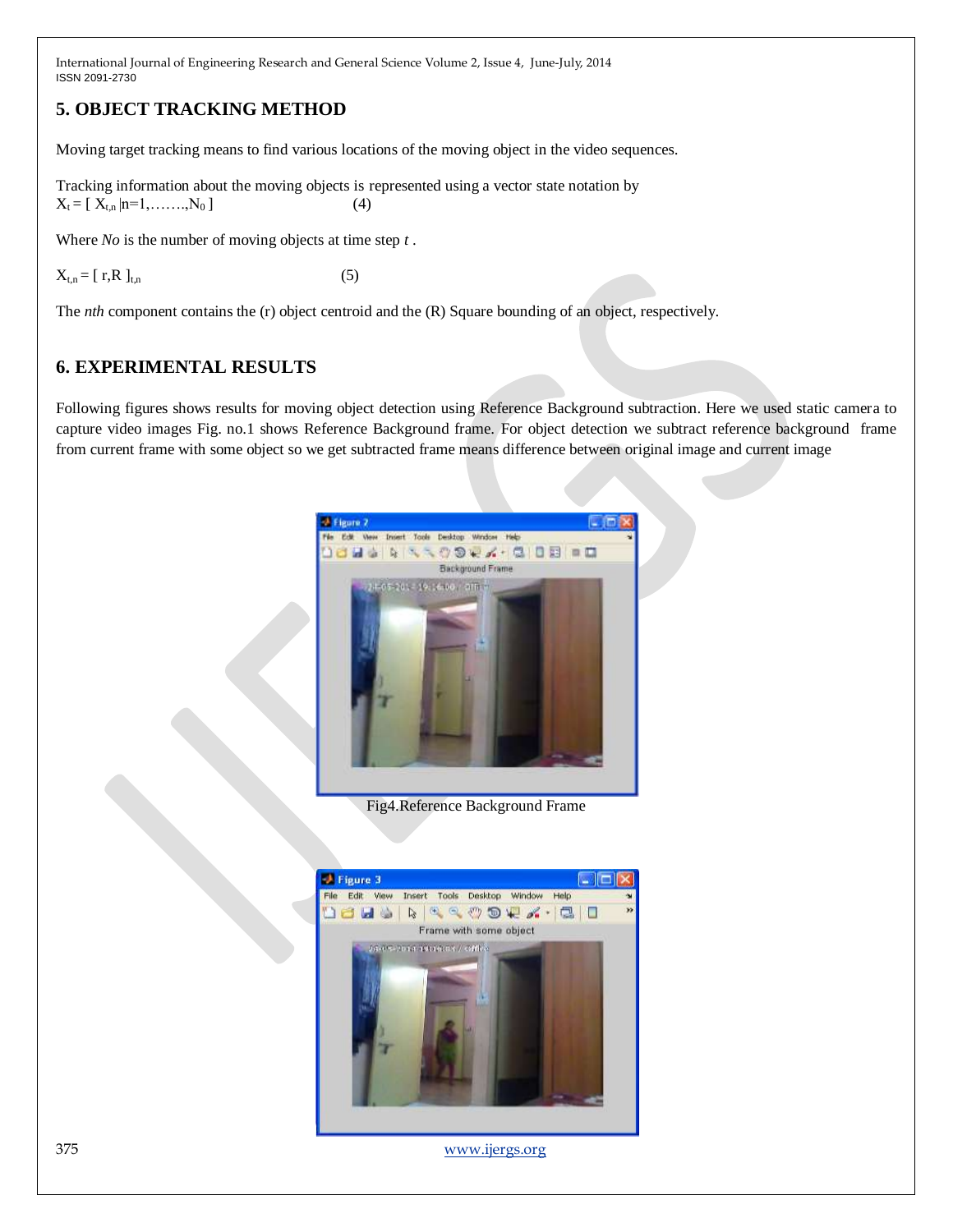### Fig5.current frame with some object







Fig7. Frame with object Detected



376 [www.ijergs.org](http://www.ijergs.org/)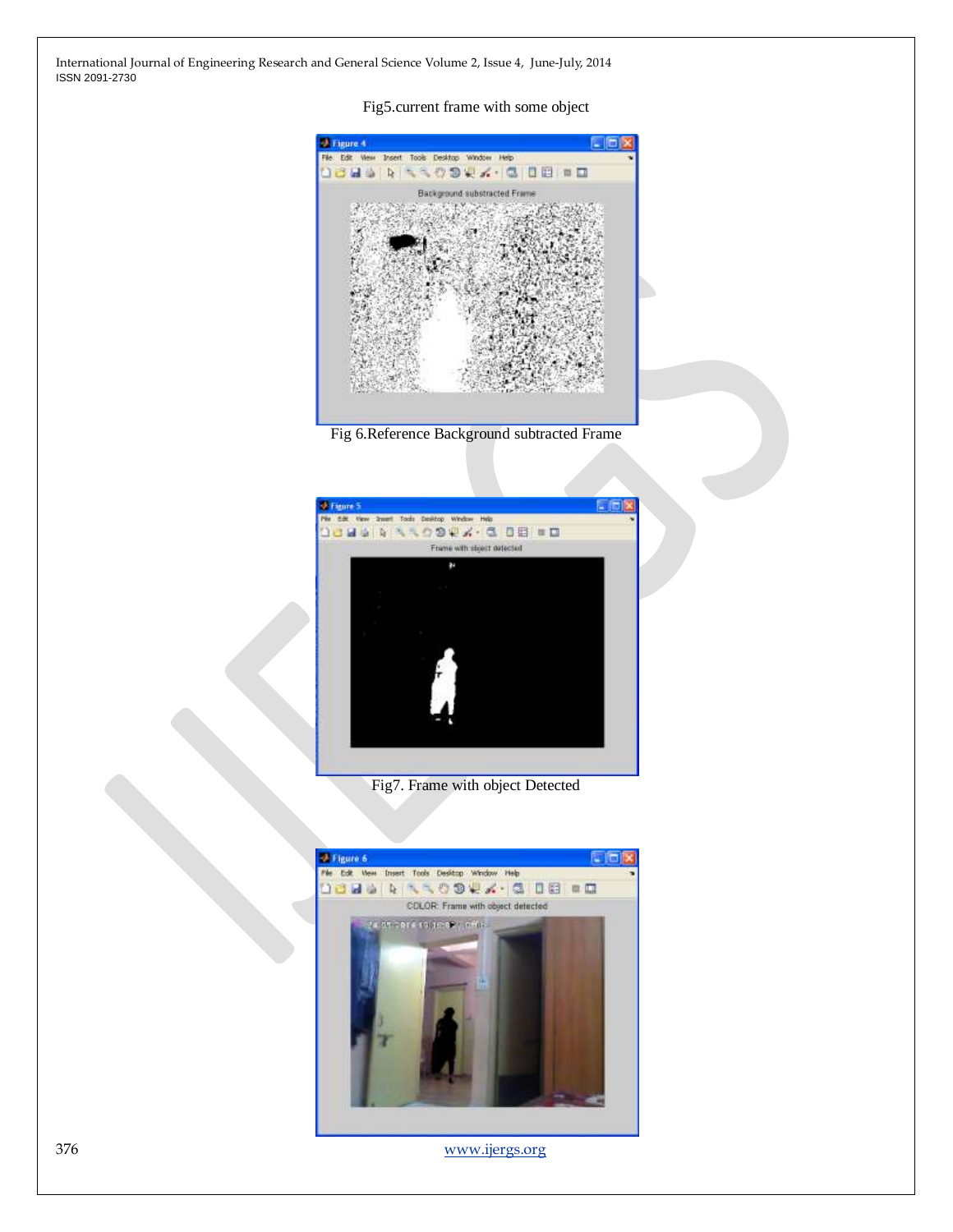### Fig8. Color frame with object detected



Fig9. Moving object Tracking

# **7. CONCLUSION**

In this paper, a real-time and accurate method for moving object detection and Tracking proposed based on reference background subtraction and use dynamic threshold method to obtain a more complete moving object. This method can effectively eliminate the impact of light changes. This algorithm is very fast and uncomplicated, able to detect moving object better and it has a broad applicability. This method is very reliable and mostly used in video surveillance applications.

### **ACKNOWLEDGEMENTS**

This work is supported in part by Electronics & Telecommunication department of a Dr.D.Y.Patil college of Engineering Ambi-Pune. The author would like to thank the anonymous reviewers and the editor for their constructive comments.

### **REFERENCES:**

[1] Lijing Zhang, Yingli Liang," Motion human detection based on background subtraction," Second International Workshop on Education Technology and Computer Science. 2010 IEEE.

[2] Tao Jianguo, Yu Changhong, "Real-Time Detection and Tracking of Moving Object," Intelligent Information Technology Application 2008 UTA '08. Second International Symposium on Volume 2, 20-22 Dec2008 Page(s):860 - 863

[3] Carlos R. del-Blanco, Fernando Jaureguizar, and Narciso García, " An Efficient Multiple Object Detection and Tracking Framework for Automatic Counting and Video Surveillance Applications," IEEE Transactions on Consumer Electronics, Vol. 58, No. 3, August 2012.

[4] K.Kinoshita, M.Enokidani, M. Izumida and K.Murakami, "Tracking of a Moving Object Using One-Dimensional Optical Flow with a Rotating Observer," Control, Automation, Robotics and Vision, 2006. ICARCV'06. 9th International Conference on 5-8 Dec. 2006 Page(s): 1 - 6

[5] Niu Lianqiang and Nan Jiang, "A moving objects detection algorithm based on improved background subtraction," Intelligent Systems Design and Applications, 2008. ISDA '08. Eighth International Conference on Volume 3, 26-28 Nov. 2008 Page(s):604 – 607 [6] M. Mignotte and IKonrad, "Statistical Background Subtraction Using Spatial Cues," Circuits and Systems for Video Technology, IEEE Transactions on Volume 17 Issue 12, Dec. 2007 Page(s):1758 -1763.

[7] Zhen Tang and Zhenjiang Miao, "Fast Background Subtraction and Shadow Elimination Using improved Gaussian Mixture Model," Haptic, Audio and Visual Environments and Garnes, 2007. IEEE International Workshop on 12-14 Oct. 2007 Page(s):38 – 41 [8] Wang Weiqiang, Yang Jie and Gao Wen, "Modeling Background and Segmenting Moving Objects from Compressed Video, " Circuits and Systems for Video Technology, IEEE Transactions on Volume 18, Issue 5, May 2008 Page(s):670 – 681

[9] M.Dimitrijevic, "Human body pose detection using Bayesian spatio temporal templates," 2007 International Conference on Intelligent and Advanced Systems, 2008, pp.764-9.